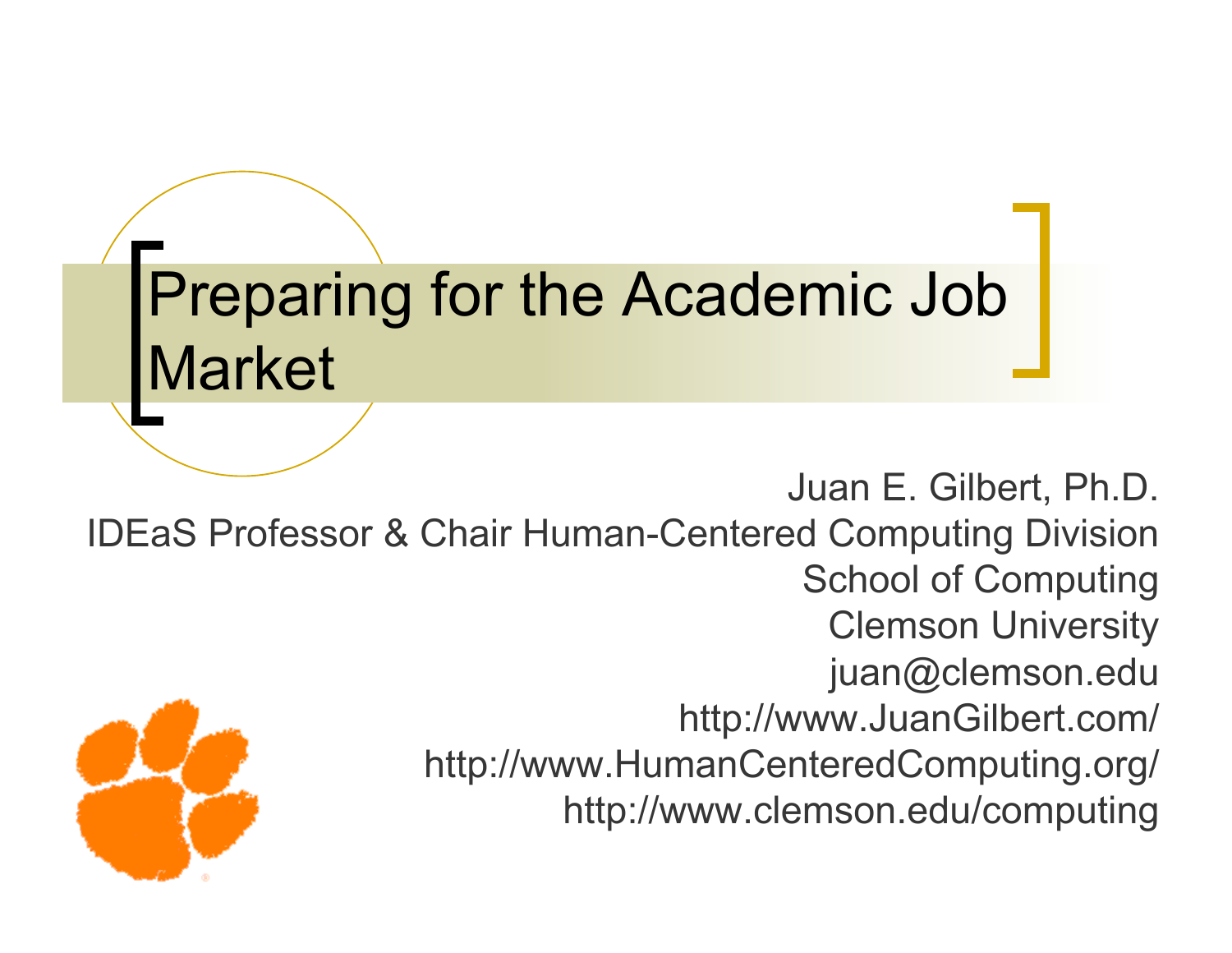# Faculty Candidate Review

- You will be judged/evaluated by 3 things:
- Where did you go?
- Who did you work with?
- What did you do?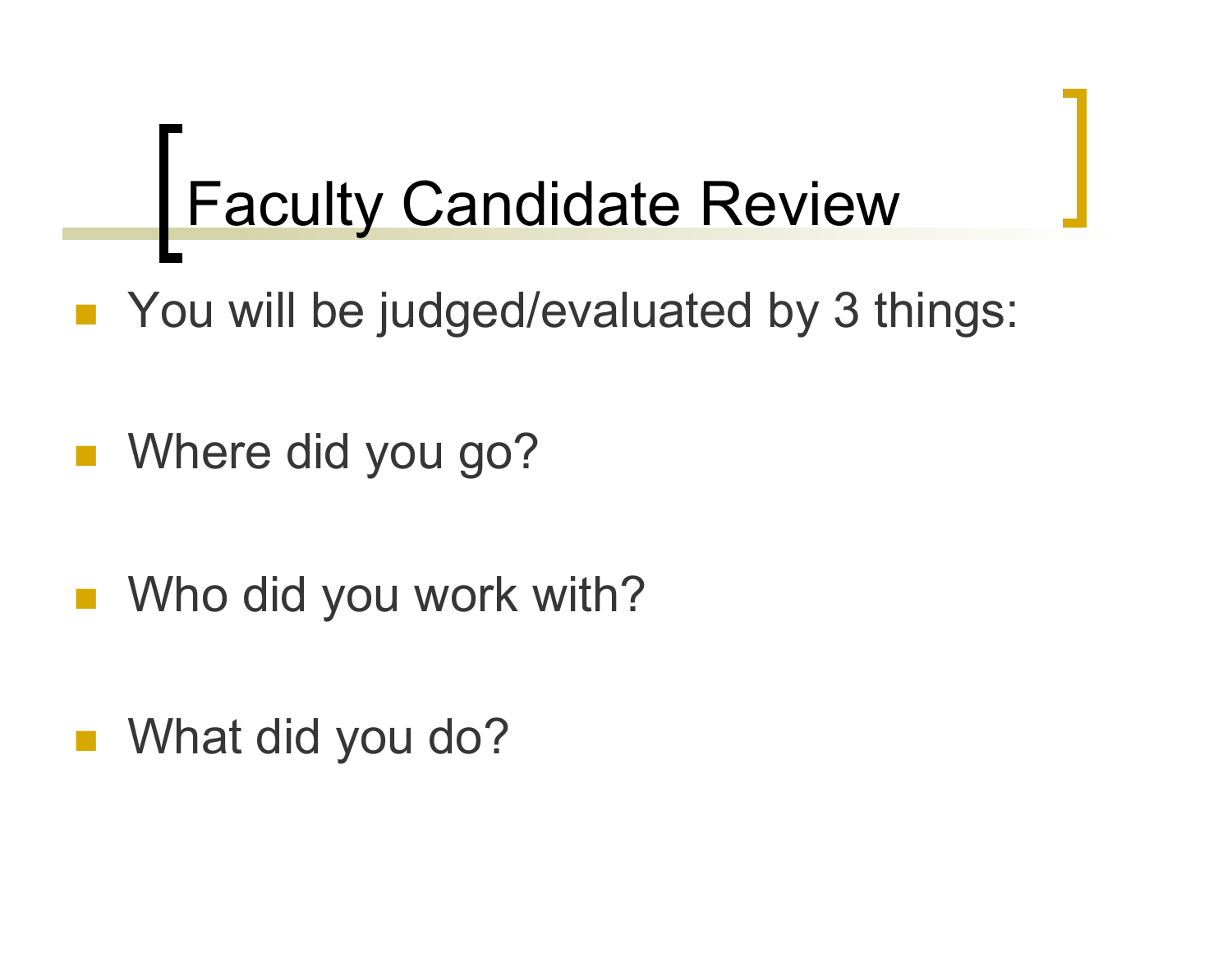## Selecting a Graduate Program

- Pedigree really matters
	- Can you get in a top 10 or 25 place?
- Can you work with someone famous? This will probably overlap with a top place
	-
- Is the graduate program conducive for you
	- Are there other students of color there?
	- Have they graduated any before?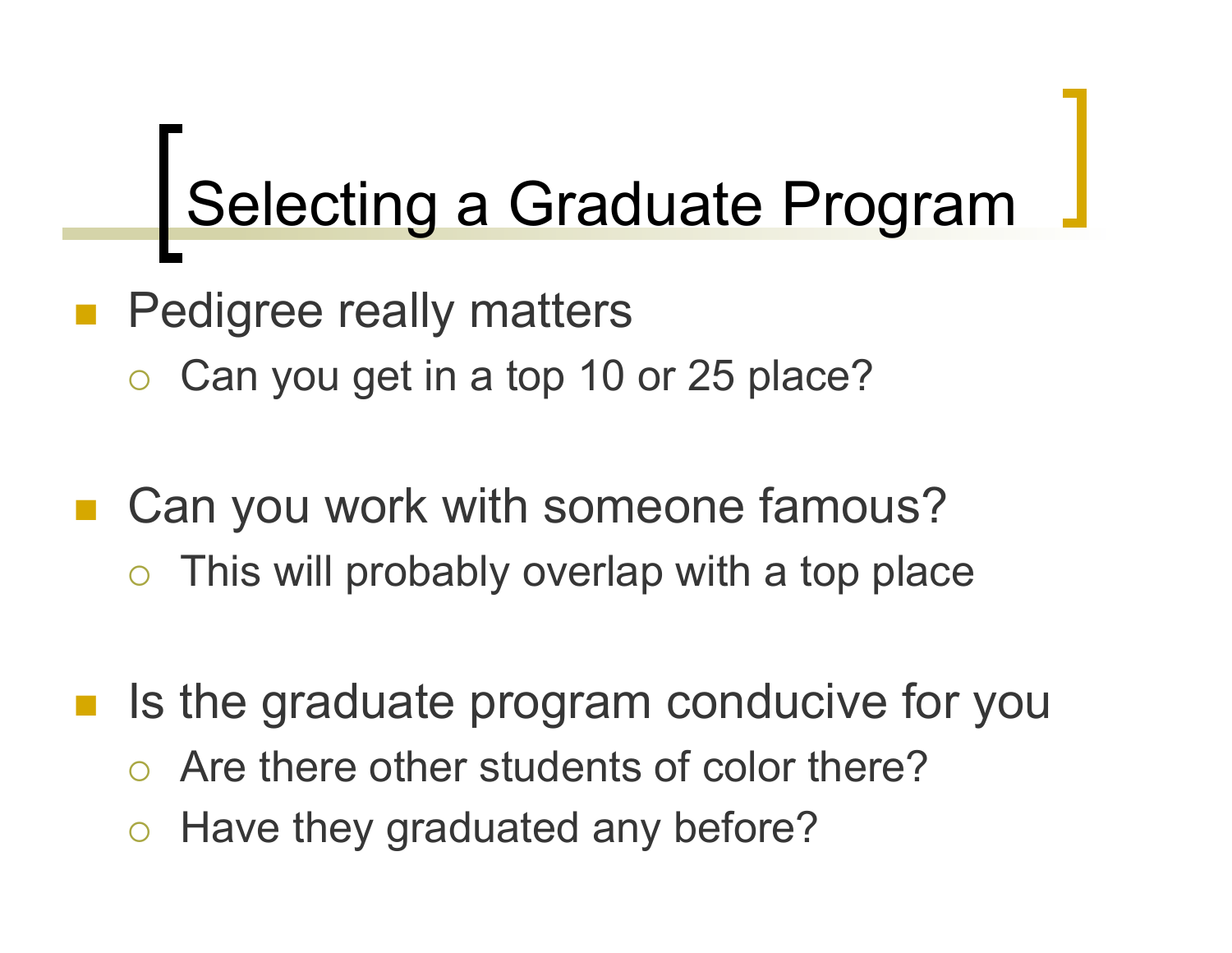### Selecting an Advisor

- Select with caution
	- Ask other graduate students about him/her
	- Has s/he graduated other students?
	- What's his/her reputation?
	- Use Independent studies to get to know him/her
- Graduate Research Assistantships
	- o If you can get one, go for it!
- **Fellowships** 
	- Use them like a GRA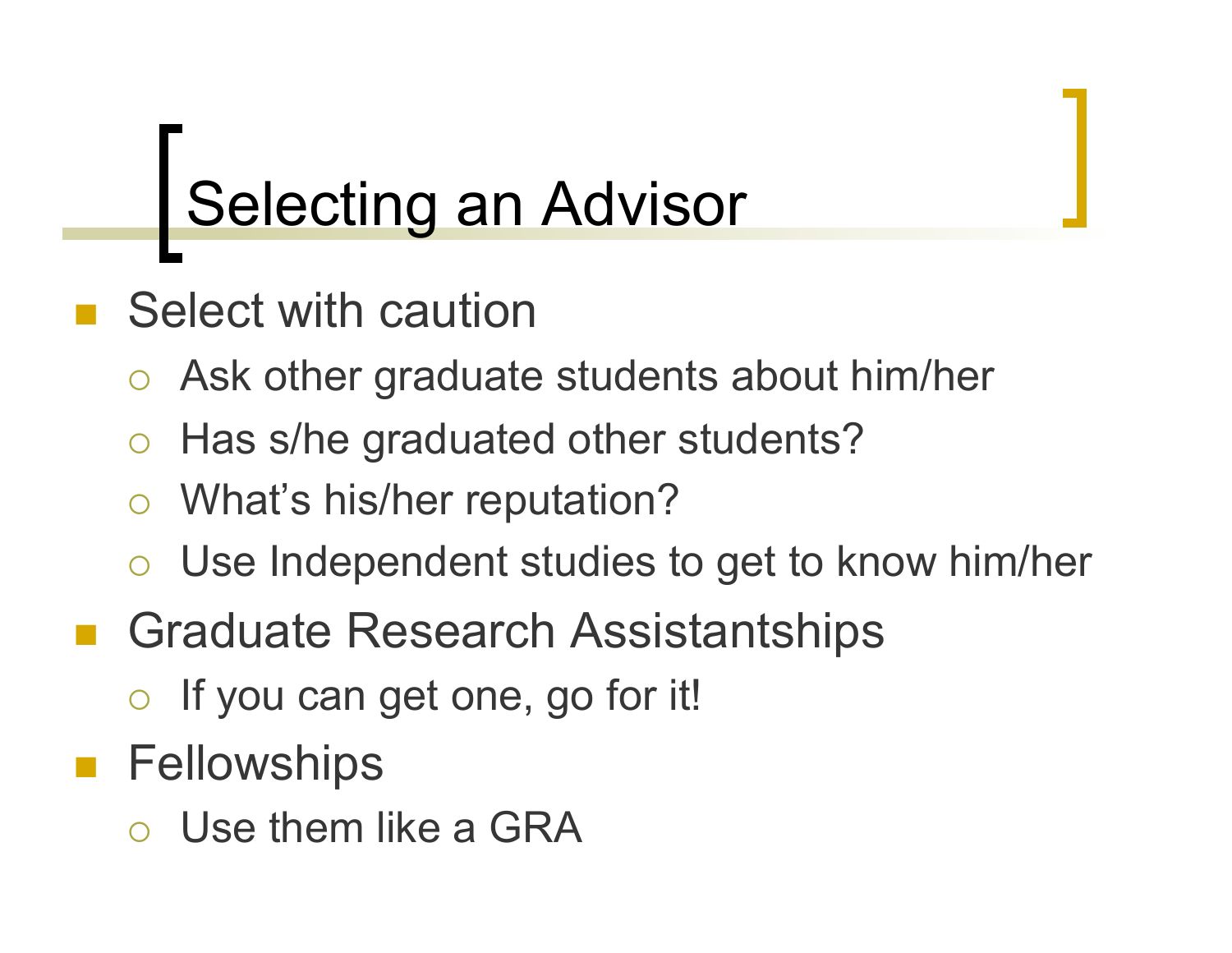What can you do while you are in graduate school?

- Research, research and more research
- Publish, publish and publish
	- Conferences, journals, technical reports, etc.
- Grant writing
	- o NSF, NIH, DoD, etc.
- **Networking** 
	- Go to conferences and meet people
	- Build a reputation!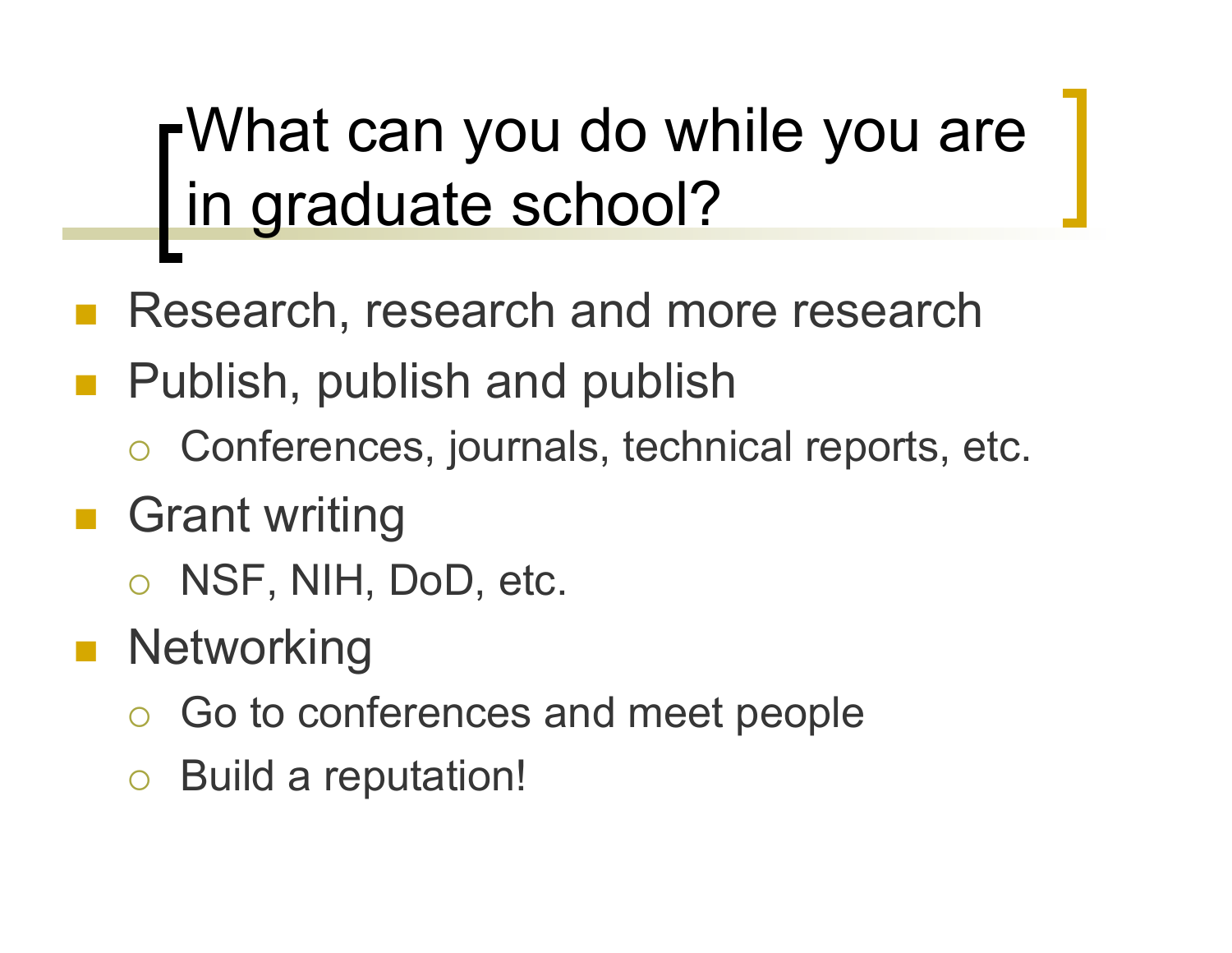What can you do while you are in graduate school?

- **Teaching** 
	- o Get some teaching experience
- **Advising** 
	- Advise REUs, other graduate students, etc.
	- Show that you are a leader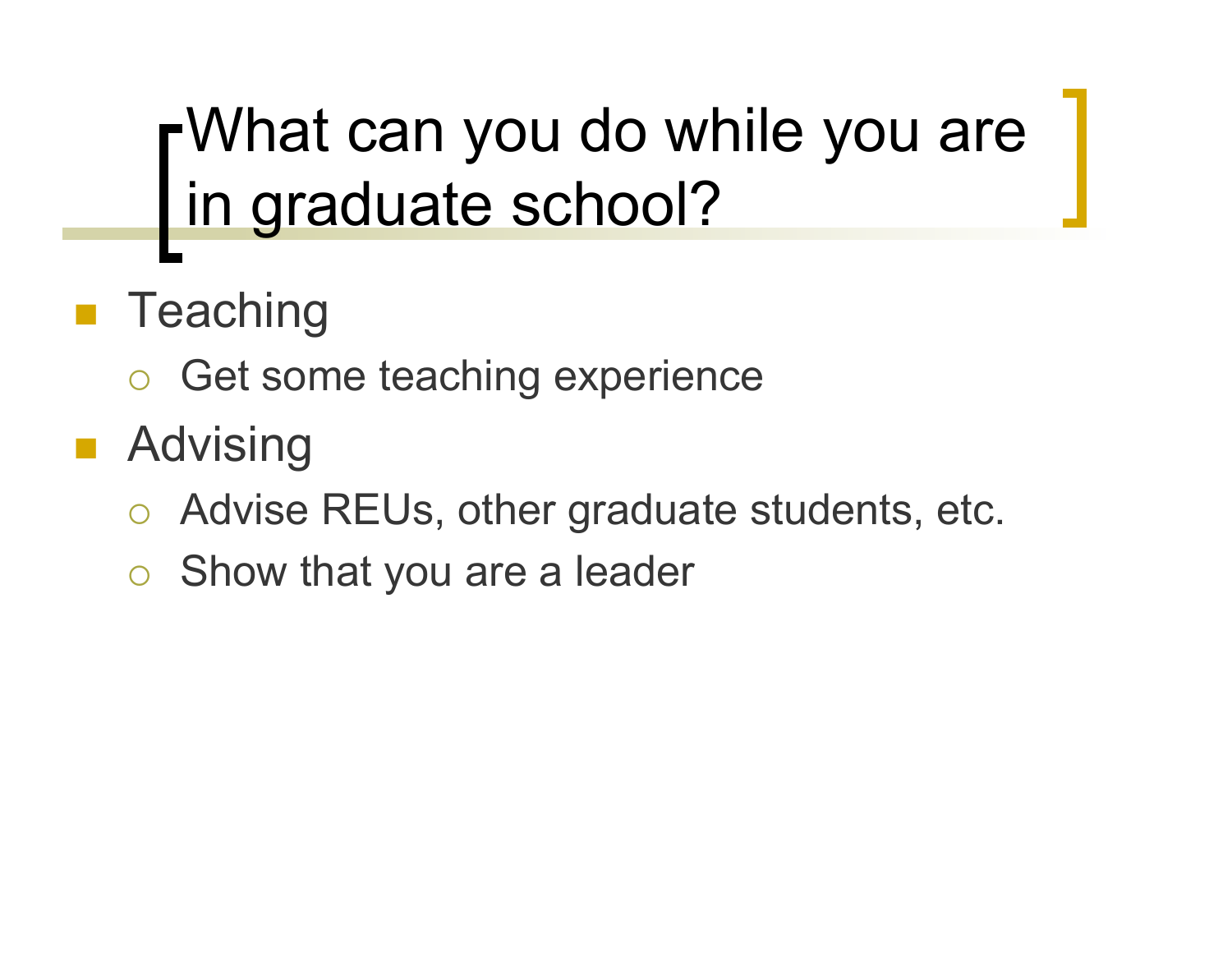### Getting aJob

- "Until you have something, you have nothing"
	- Get something before you exclude yourself
- **Apply everywhere (i.e. Montana, Maine)**
- Does your advisor have "juice"?
	- Use his/her connections
- **Postdoc?** 
	- "Until you have something, you have nothing"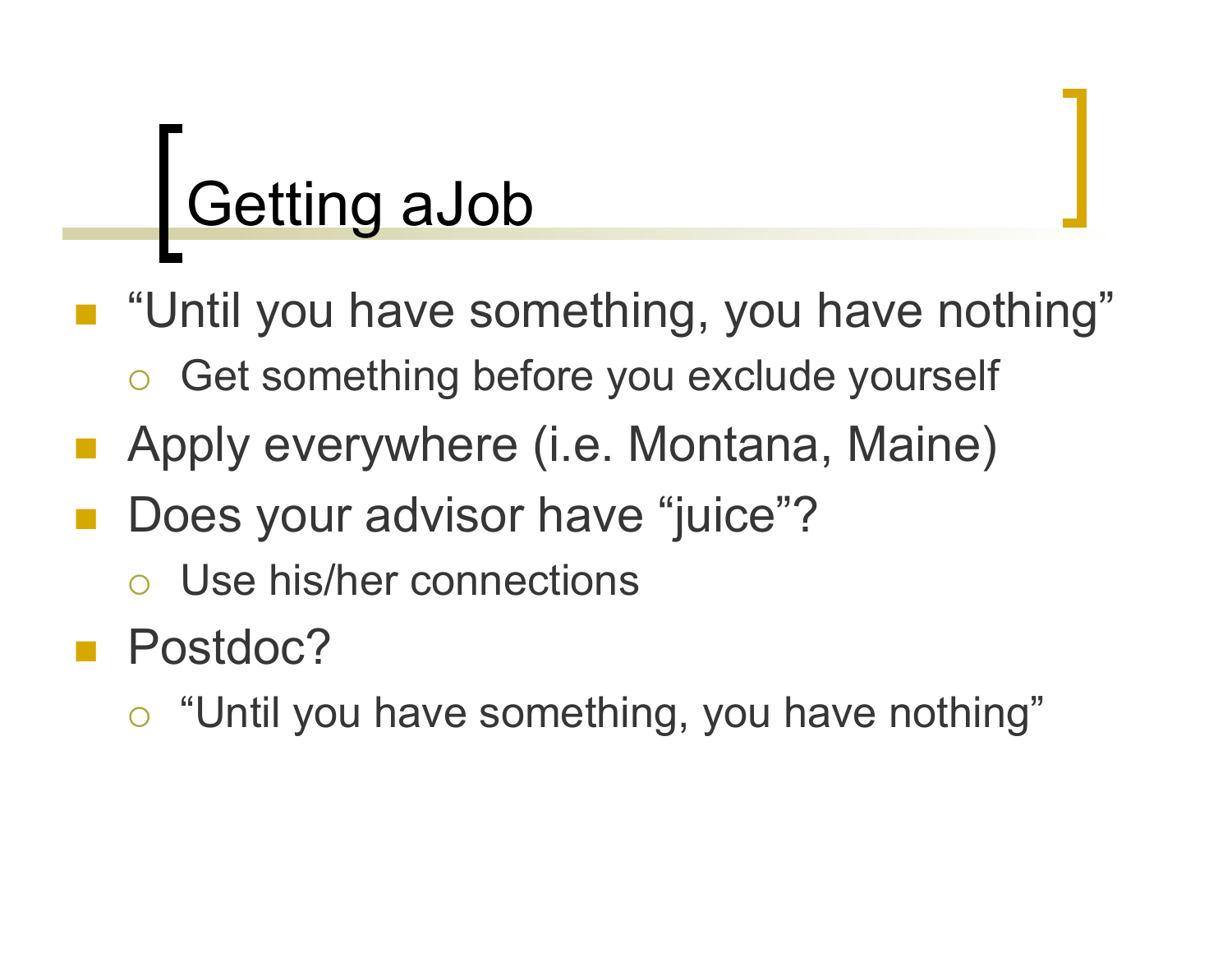### Getting a Job

- Application Cycle (September July)
- September December
	- Application review
- **January February** 
	- Phone interviews
	- Select and schedule campus visits
- **February May** 
	- Interview candidates
	- Make offers, negotiation, etc.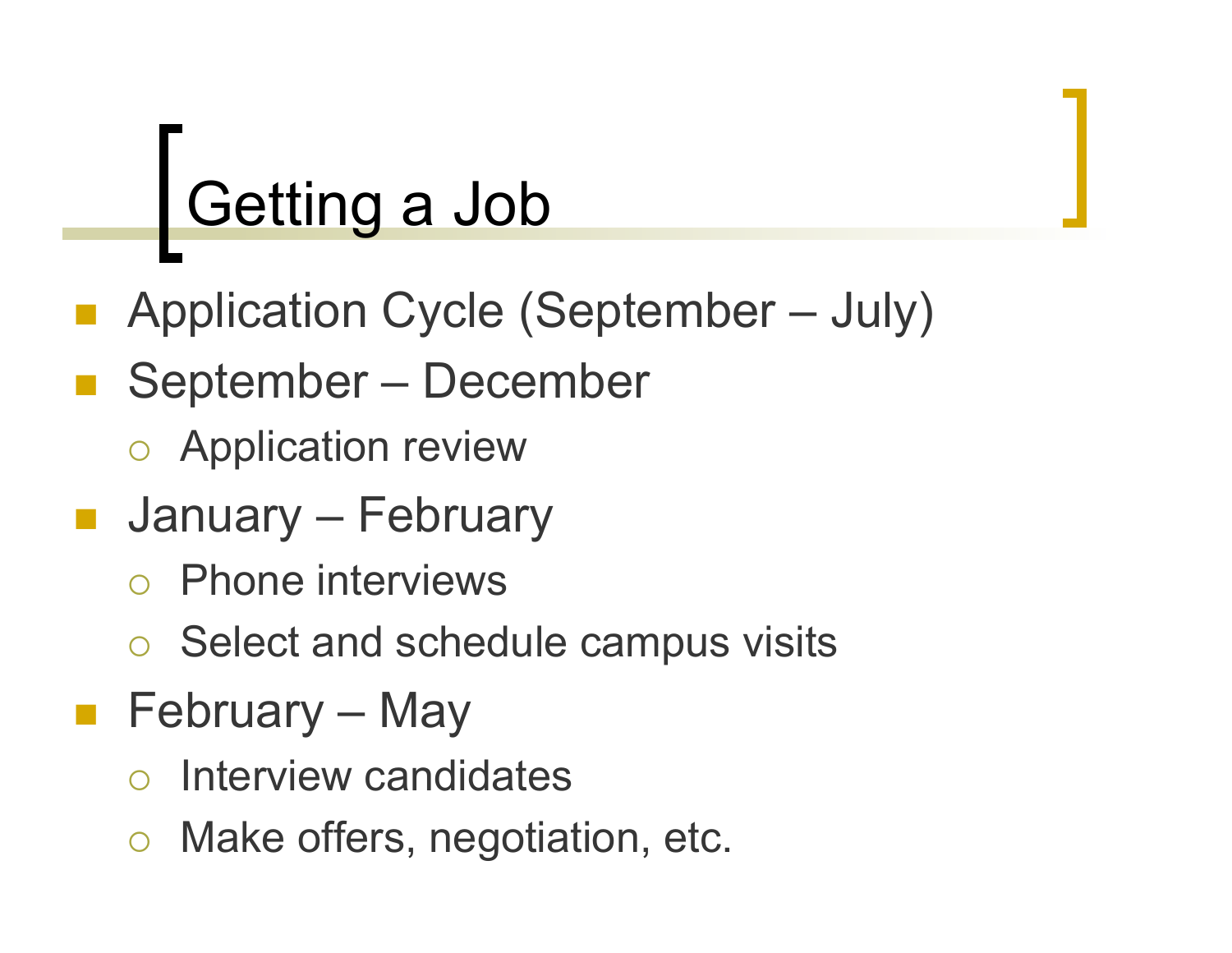### Getting a Job

- May July
	- o Interviews, offers, negotiations, etc.
- **Najor milestones of the process**
- Phone interview
- Campus visit
- **Offer**
- **Negotiation**
- Decision